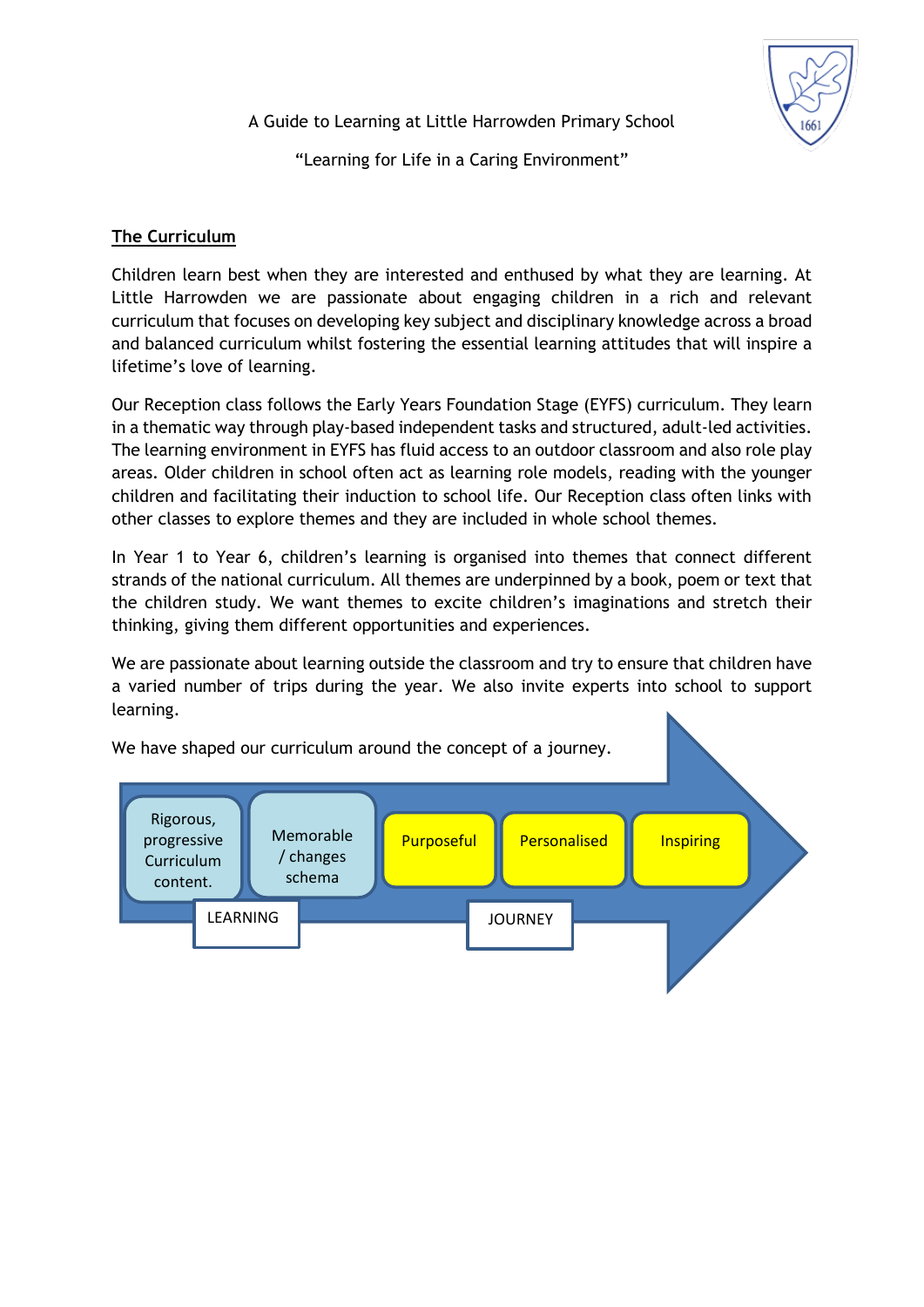#### **Rigorous Assessment**

Teaching is underpinned by a curriculum progression document based on the requirements of the national curriculum. Teachers plan themes in order to teach knowledge and skills in a systematic way and they assess based on age expectations as laid out in the National Curriculum. A child might be performing below, at or above age expectation. Our assessment systems are supported by PiXL. This helps us to identify gaps in knowledge and offers interventions to fill those gaps.

**EYFS:** When children enter school, we carry out a baseline assessment to identify strengths and areas for development. We use the NFER baseline assessment. This information is used to inform planning for learning. Teachers carry out continuous observation and assessment and report this to the DFE at the end of Reception.

**Year 1:** On-going observational assessment is underpinned by two low stakes assessment periods in the spring and summer term. Children in Year 1 are required to undertake a phonics assessment, the results of which are reported to parents and form part of the national data for the school.

**Year 2:** On-going assessment is underpinned by three low stakes assessment periods in the Autumn, Spring and Summer term (KS1 SATS). Teacher assessments in reading, writing, maths and science are reported at the end of KS1 and these form part of the national data for the school. Children who did not meet the expected standard in phonics are required to take the phonics assessment.

**Year 3- 5:** Reading, writing and EGPS are assessed formally each term in October, March and June using PiXL assessment tools. These assessments produce question level analysis which can then guide teachers towards strengths and areas for development for each child. Interventions, lesson planning and differentiation within class can then be used to address weaker areas of learning. Writing is teacher assessed as part of ongoing assessment for learning.

**Year 4:** Year 4 are required to undertake a multiplication check in June and these results are reported to parents and form part of the national data for school.

**Year 6:** In preparation for Secondary School, children are required to take the KS2 SAT tests which ascertain whether they have met or exceeded the national expectation in reading, maths and EGPS. Writing and science is teacher assessed. The children will be supported to ensure they are ready for the rigor of these more formal assessments. \*Children who are working significantly below the expected standard will be supported through on-going assessments and will not be required to sit national tests.

#### **Learning Power**

Children learn, practice and develop skills and attitudes to prepare them for their learning journey. Some of these skills are subject specific, others are universal skills and attitudes that support and deepen learning. These key skills underpin all learning across the curriculum and we aim to equip children with these fundamental learning skills so that they reach their full potential in the future. We see the journey as the most important part of the learning process not just the end product.

#### **Cleverness is related to effort rather than attainment**

We use the word 'clever' to relate to learning behaviours and effort rather than attainment. For example: a child who is academically capable in maths may give very little effort to their work and make very limited progress whereas a child who finds maths difficult but never gives up can make outstanding progress from their individual starting point. At Little Harrowden, cleverness relates to the effort and learning behaviours shown, not attainment. It also means that every child in the class can be clever.

Below you will find more information about the power to learn.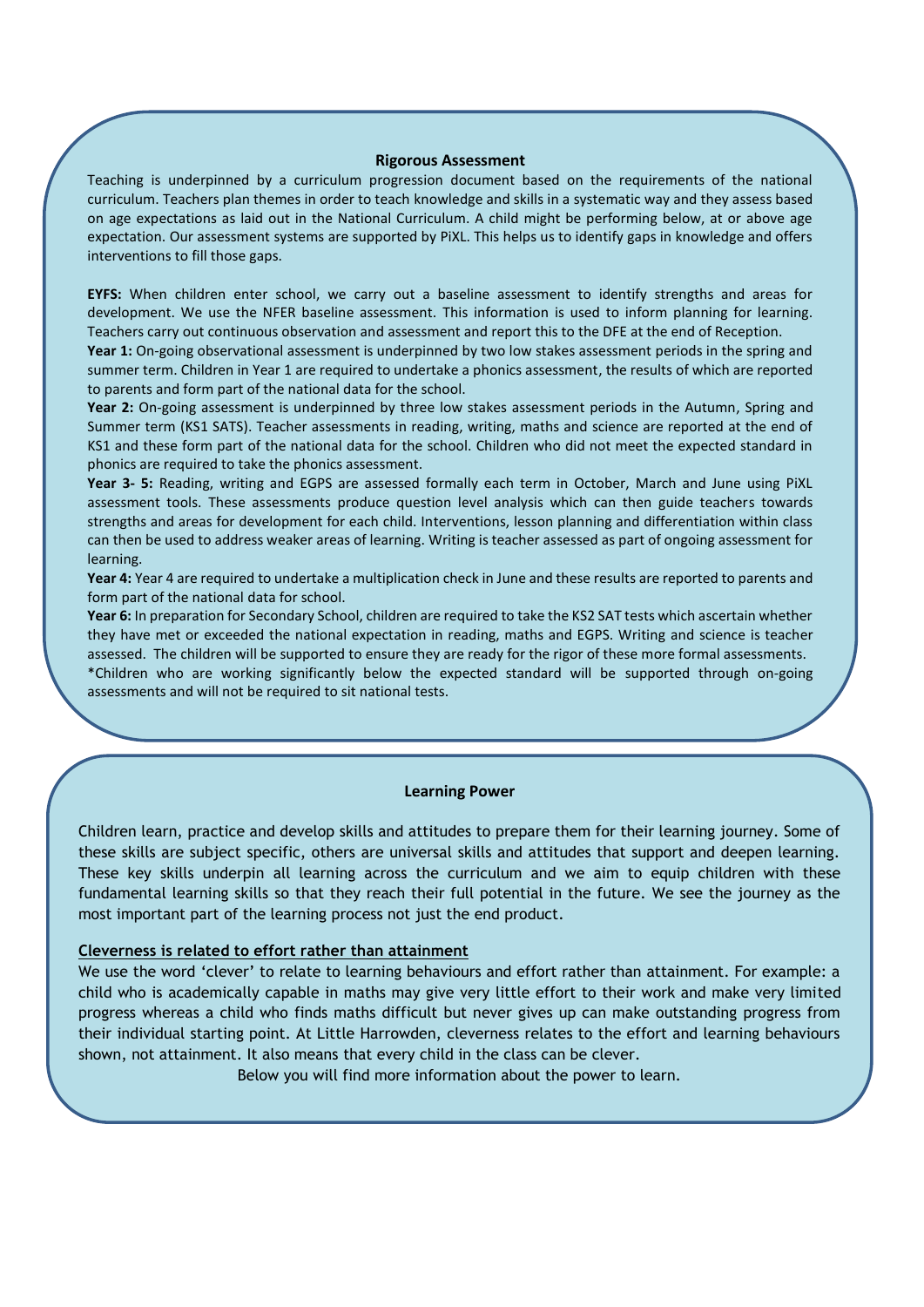### **Learning**

# *'What you learn depends on what you already know. The quality of what you already know can help or hinder your ability to learn new information.'*

The learning line is a simple visual representation of the process of learning. It shows that when anyone learns something new, they go on a journey which often has bumps in it; we call this bump cognitive conflict.



Our curriculum is carefully designed from EYFS to KS2 to build on children's prior learning. This means that we ensure that we build the component knowledge required to achieve the composite outcome. For example, in order to use water colours to paint a portrait (The composite outcome), children will have needed to have acquired knowledge throughout their school career, including knowledge of colour, sketch work skills and knowledge of proportion to name just a few components.

### **Memory and Learning**

We can define learning as the 'the retention and transfer of knowledge and skills'. Learning should change what we do, support our understanding and help us to make connections between different concepts. Staff use their understanding of short-term memory models and threshold concepts to ensure information and skills are passed into the long-term memory store. They used **spaced-learning strategies** to ensure that each memory has storage and retrieval strength. We aim for learning to be:

Integrative: Once learned, they connect different concepts together. Times tables might be an example here.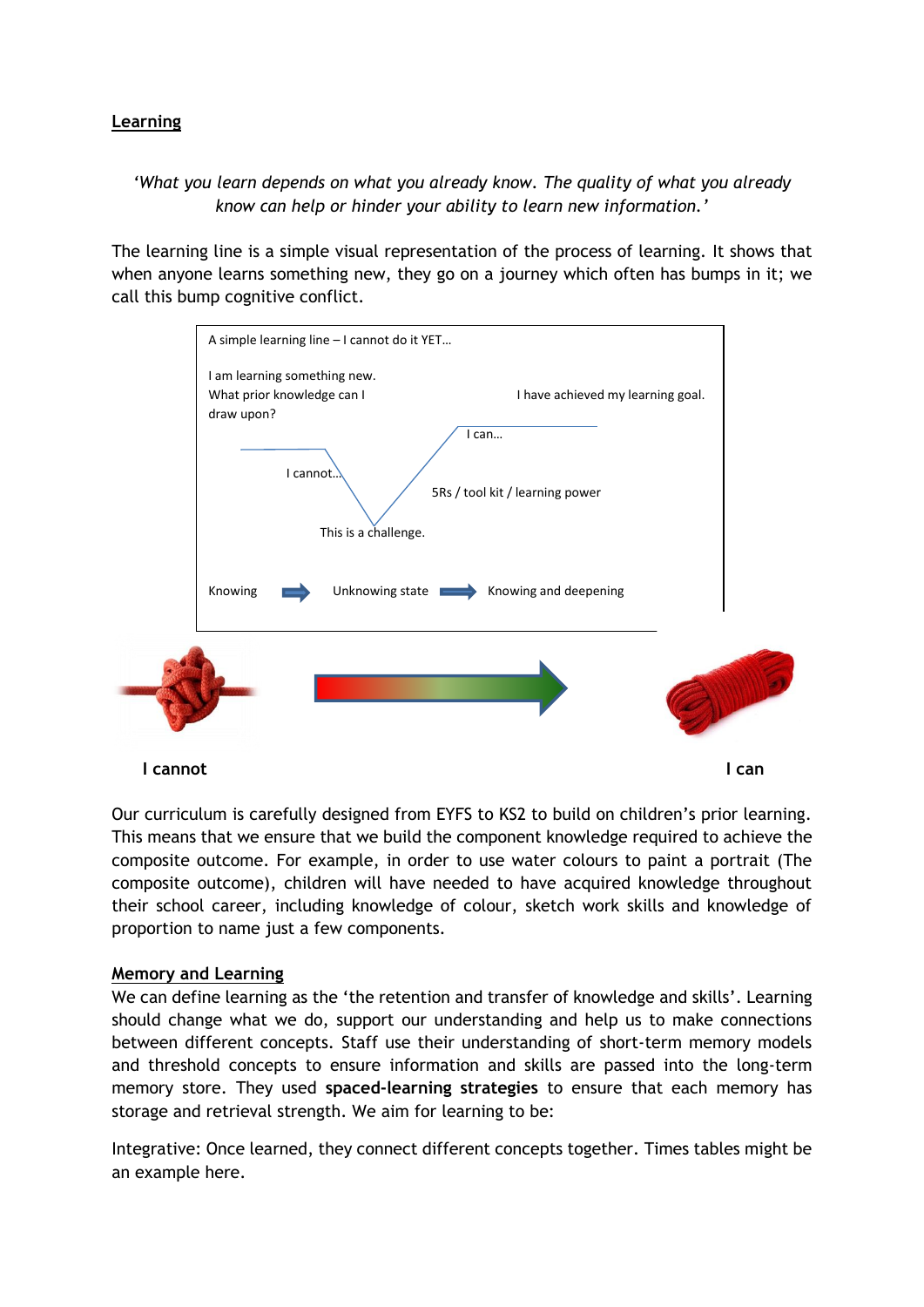Transformative: Once understood, it changes the way you see a subject. For example, learning to read opens up a world of possibility and knowledge.

Irreversible: Once learned it is hard to unlearn. For example, riding a bike or spelling your name.

Reconstitutive: Over time, they change your sense of self. An example here might be how learning a sport might make you more active.

Troublesome: These are concepts that seem counter-intuitive and require conscious thought to overcome. Re-wiring a plug for those who don't do it often might feel like this. You may need to think aloud to overcome the challenge.

Discursive: The ability to use subject-specific language fluently and without conscious effort. For example, when discussing a text, a child used technical vocabulary without prompt.

(David Didau et al, 2016)

### **Spaced Learning Approaches**

One technique we use is building incidental learning into the day. For example we might get children to tell the time or estimate weights, lengths or measures. An example of this is the minute game. We 'drip' learning into the fabric of the day.

### **Going Deeper tasks and Next Steps tasks**

When teachers mark a child's learning they will identify common misconceptions or mistakes. These errors will be corrected promptly through the use of a deepening task. Tasks that deepen learning also provide feedback to the child and act as a prompt to review their work. We use the term next steps to talk about new learning in a subject.

### **Differentiation**

Every child is at a different stage on the learning journey. Differentiation within the classroom supports each child in making progress regardless of their stage. We do not sit children by ability and we encourage children to select their own level of challenge to 'deepen learning', we call these challenges,

Challenge – Super Challenge – Ocean Deep

We expect every child to achieve the outcomes. However we plan different routes to the same outcome. For example a child might need further adult support, different equipment, access to learning tool kits, reminders or tasks broken down into smaller steps. Some children will be working significantly below or above the age expectation for their year group. These children will have specific plans to help them overcome barriers and may have interventions both inside and outside the classroom. The key to differentiation is that it is inclusive, ensuring that there is suitable challenge and support regardless of ability.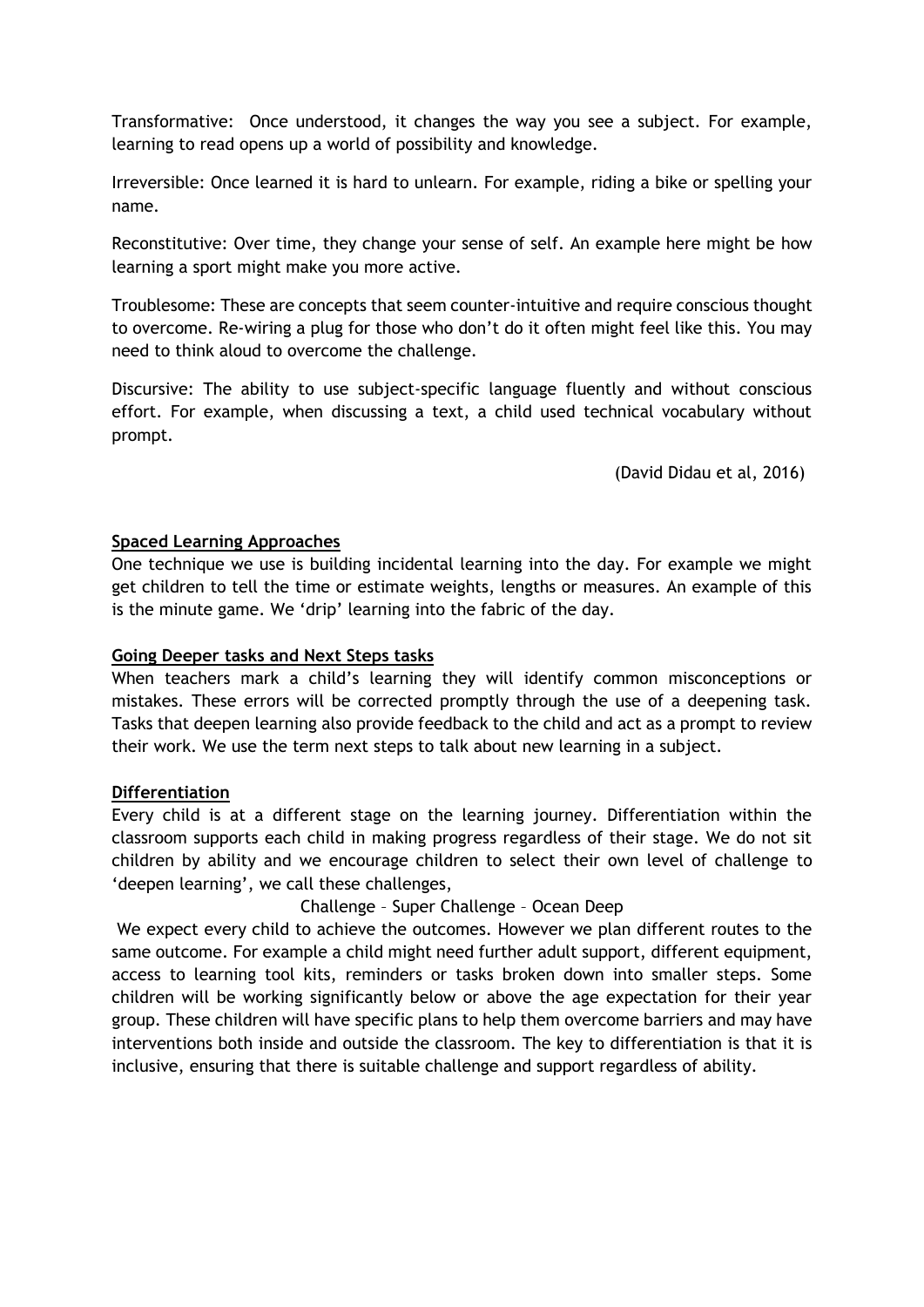# **Purposeful –Personalised – Inspiring**

Built on top of the foundations of rigor and memory, is the curriculum learning journey or theme. Teachers plan whole school themes, phase themes and individual class-based themes. We ensure that themes have a purpose. Children need to know why they are learning what they are learning. We personalise learning by making themes relevant to children and their interests. Finally, we make learning memorable, creating links between subjects and real life. Every theme is supported by a high quality book as story is very important to memory and learning. Teachers use stories to hook children in and incite curiosity.

## **The Learning Environment**

Research tells us that fancy displays that have taken hours to create contribute very little towards children's progress in school. That said, this does not mean that we should abandon displays altogether. The learning environment is essential to a child's feeling of safety and, if a child feels safe, then they are more likely to take risks in learning.

1: **Classrooms and learning spaces should be purposeful, clutter free and resources should be organised, available and easy to access.** This promotes resourcefulness as children can self-select from a range of tool kits to support independent learning.

2: Displays fall into 3 categories:

- **Celebration Displays:** These showcase children's work or celebrate achievements. They track progress towards a goal or reward achievement.
- **Supportive Displays:** These displays support learning or show the learning journey.
- **Organisational Displays:** These displays offer reminders or support class organisation eg…a jobs rota.

At Little Harrowden, our teachers have the freedom to customise the classroom to support their class' needs. However all classrooms will have the following displays:

- Working walls in English and maths
- A vocabulary display
- A learning journey wall
- A display celebrating and promoting children's reading.
- An organisational display with information about the school rules, jobs rotas, marking policy, timetable, E-Safety rules, house points chart etc…
- A display that promotes positive health and emotional well-being.

### 3: A Reading Area

All classrooms will have a book shelf and easy access to books.

4: In order to promote well-being some classrooms will have a designated 'safe space'. This is a place that children can go to reflect, relax and self-regulate. We also recognise that children may have a preferred way of learning. Some children may prefer to work alone at a work space, whilst another may prefer a collaborative approach. The design of the classroom reflects the needs of the class.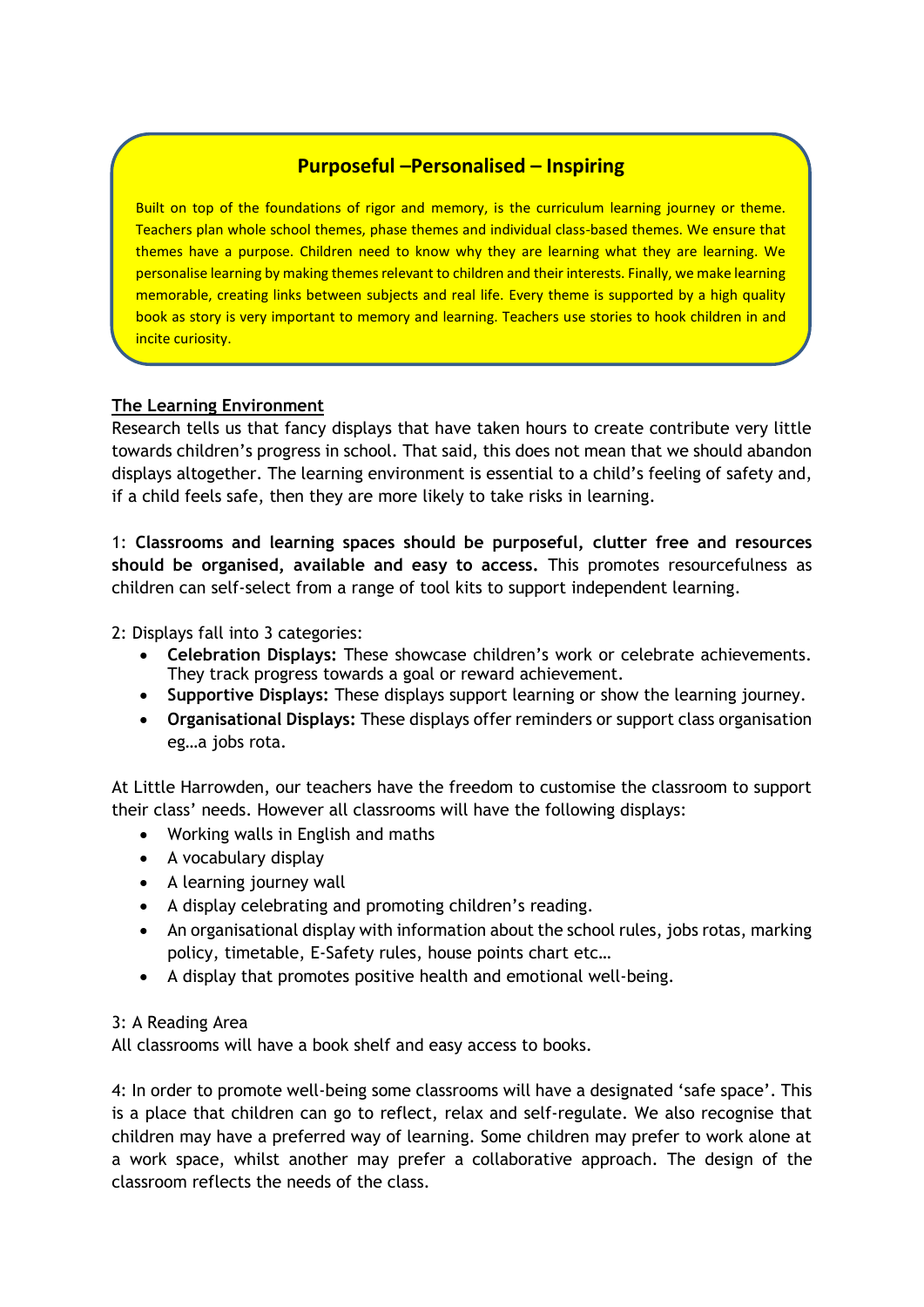5: Classrooms are places of work and endeavour. However that does not mean that they are not exciting and fun places to be. The curriculum, behaviour expectations and the relationships between members of the class supports the positive learning environment. We want our classrooms to be filled with curious discussion, creativity, story-telling, laughter and music.

6: Whilst the classroom is an important learning space, we actively encourage children to learn outside the classroom. We want to promote the belief that learning can happen anywhere and at any time. We will seek opportunities in the curriculum to use the whole of the school site and beyond for learning.

## **Collaboration**

Speaking and listening are learned behaviours. These behaviours are essential when working with others in a team. We want all children to feel confident to contribute effectively during discussions and team work activities. We also want children to listen carefully and actively. In order to promote speaking:

- We encourage children to answer questions using full sentences.
- We ask open questions to promote reasoning.
- We promote discussions in the classroom.
- We promote story-telling and poetry recital in English to broaden children's vocabulary.

In order to promote listening:

- We read stories to children.
- We ask children to summarise what they have heard.
- We have regular circle time discussions.
- We promote active listening skills eye contact, body language etc…
- We teach music and a MFL in KS2

We also teach children collaboration skills so that they can enter into discussions, share ideas and work towards a collective goal. Children learn as much from one another as they do from adults in the classroom.

### **The Teacher's Role**

Teachers fulfil a number of roles within school. They are in loco parentis (in place of the parent) whilst a child is at school. Therefore they ensure children are safe and their basic needs are being met. The development of social and emotional aspects of learning and British Values are promoted. Teachers are also responsible for children's learning development. They do this through a cycle called 'Assessment for Learning' (AfL) within the framework of the National Curriculum. Teachers continuously assess children's learning and adapt their approach to ensure that the pitch is challenging but accessible. In basic terms, a teacher find out what a child does not know yet and teaches it to them.

Teaching children requires imagination, creativity and a 'child's eye view' of the world. Children learn best through clear and direct instruction followed by practical experiences and through making connections to everyday life. They do not learn well through lecture. Children need to practice basic skills (develop fluency) before moving on to deepening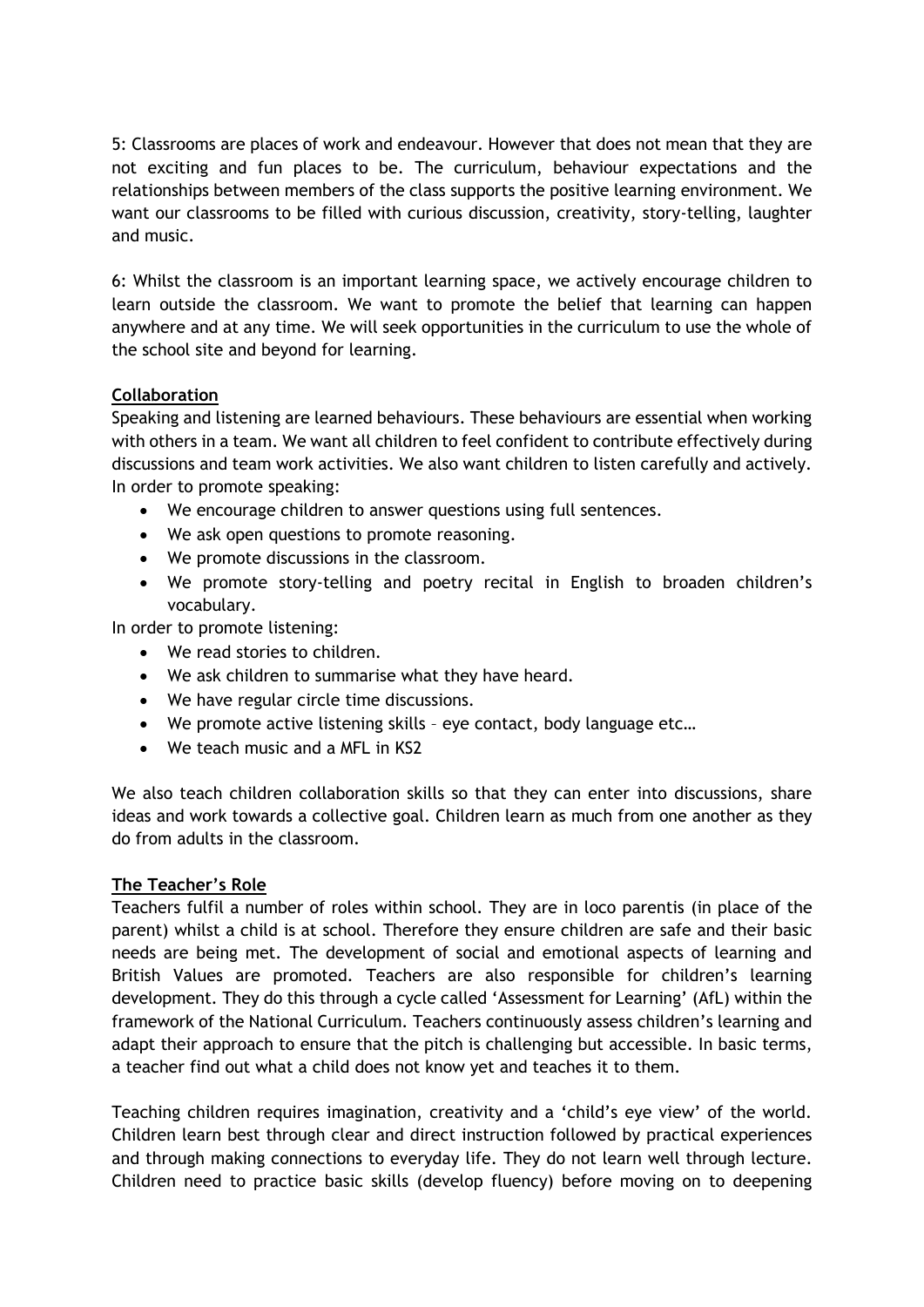activities that embed those skills. For example, children have to learn to construct sentences before being able to write a story. In maths, times tables knowledge is a fluency required to support reasoning and problem solving (deeper learning). A teacher facilitates these experiences to ensure that skills and knowledge are learned, remembered and applied widely.

### **The Support Staff Role**

Support Staff or Teaching Assistants work under the teacher's instruction. The jobs they do are varied but their core purpose is to ensure that all children have equal access to education and learning. They also provide emotional and well-being support to children outside the classroom. Some of our support staff have specific areas of expertise in speech and language, mental health and well-being. At Little Harrowden, we recognise the complexity of teaching and learning and this is why we are committed to ensuring staffing numbers support the many needs of our learners.

### **Home and School Partnership**

We see the home and school partnership as vital to a child's success in school. We encourage parents to promote learning at home in a number of ways. In Reception, parents are encouraged to contribute to their child's learning journey and we send home resources to support learning prior to transition from nursery to support school readiness. We encourage parents to give their children a wide range of experiences in order to broaden their horizons and encourage curiosity. Children in KS1 and KS2 are encouraged to do homework activities weekly. We also expect every child to read for at least 10 minutes daily. Other ways that parents and carers can help is by ensuring that their child gets at least 9 hours sleep a night and eats a hearty breakfast. Children who have underperformed usually tell us it is because they are tired or hungry.

### **Local Academy Board**

The board of governors for the school ensure that the school is meeting the needs of the children through engaging in the monitoring and evaluation process. The act as a 'critical friend' to the leadership of the school.

### **InMAT Multi-Academy Trust**

The trust is there to support and challenge our school. It creates a partnership between schools and quality continues professional development (CPD) to its members through Inspire Teaching School. This network provides a sounding board for creativity in education as well as a basis for research and development.

### **The Key Attitudes to Learning**

There are five key 'attitudes to learning' or learning behaviours called the 5Rs. These learning behaviours are an essential attributes in all learners in our school. They are:

- Resilient
- Resourceful
- Respectful
- Reflective
- Responsible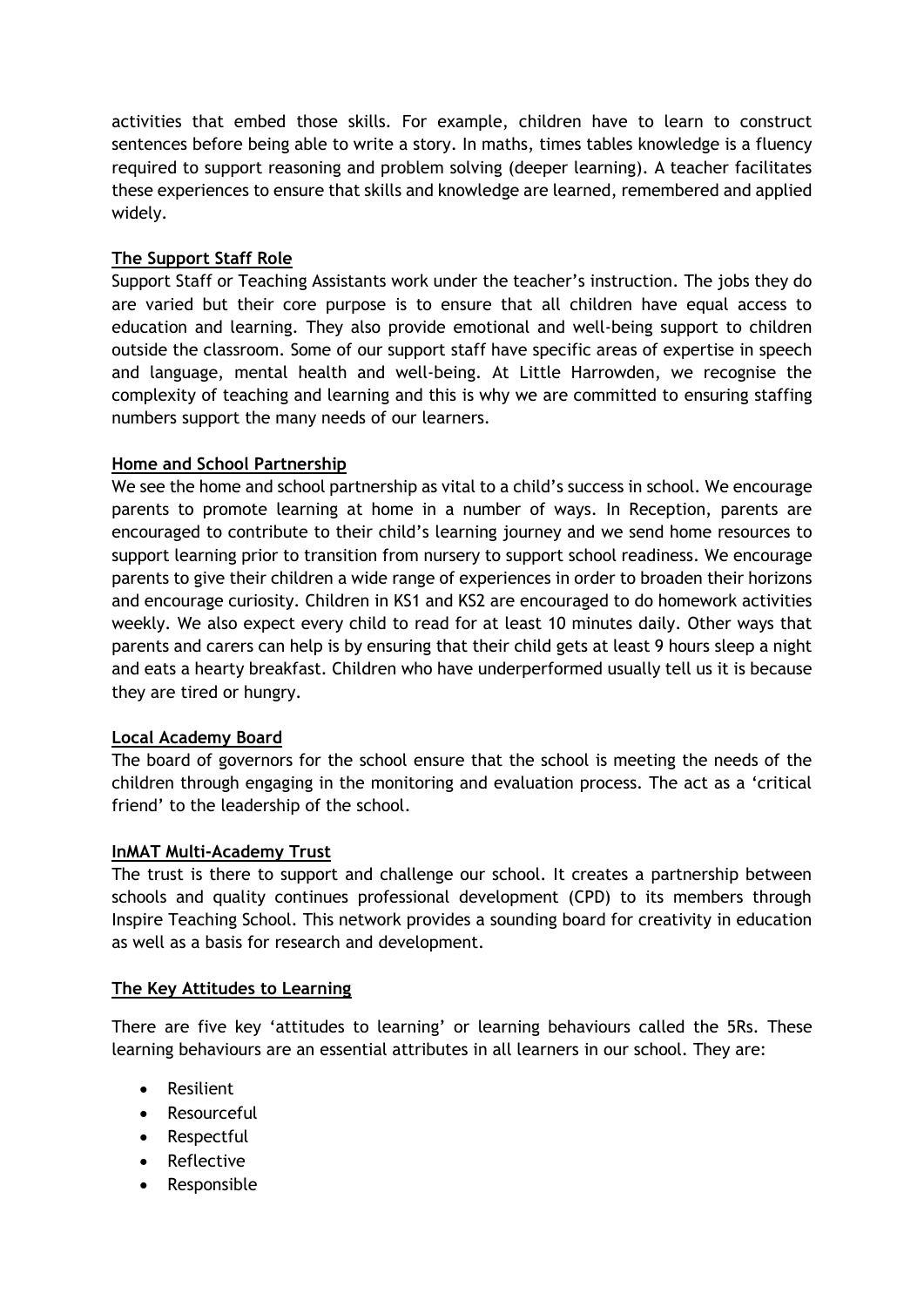Learners with these attitudes will be successful life-long learners.

We ensure that our curriculum reinforces these 5Rs and we explicitly promote them through our curriculum design. There are many other learning attitudes that we encourage in children.

Risk-taking, perseverance, communication, cooperation, motivation, initiative, openmindedness, patience, tolerance, independence, curiosity, empathy, courage, organisation, flexibility, imaginative, encouraging, focus, questioning, determination, ambition.

Our curriculum aims to deepen children's knowledge and understanding of the subjects being taught. In a mastery curriculum, children learn skills in order to reason, problemsolve, make connections and hypothesise.

These mastery skills include the ability to:

Analyse, describe, hypothesise and sequence. Anticipate, determine, identify, simplify, Apply, discuss, infer, solve Make causal links, elaborate, interpret, sort Choose, estimate, organise. Summarise Classify, evaluate, para-phrase, support Compare, explore, predict, test Connect, generalise, question, verify Contrast, exemplify, rank/order, visualise Decide, give reasons, represent, Define, group, respond.

### **The 5Rs in more detail**

What does **resilient** look like?

I persevere, even when I'm not sure. I am not afraid to make mistakes as I know that this is essential to good learning. I practise and rehearse. I challenge myself to deepen learning by choosing activities that take me out of my comfort zone. I am brave.

#### What does **resourceful** look like?

I make sure that I use the tool kits around me to travel along the learning line. If I am stuck on something, I think about what might help me to make a breakthrough. I use my support networks. I listen to advice. I am a problem solver.

#### What does **respectful** look like?

I listen to others' view points and know that it is okay to respectfully disagree. I allow others to learn well and I allow the teacher to teach. I make sure I take care of my equipment and the equipment of others. When I speak to others, I do so in a way that accepts individual difference and diversity and promotes equality. I am respectful and tolerant.